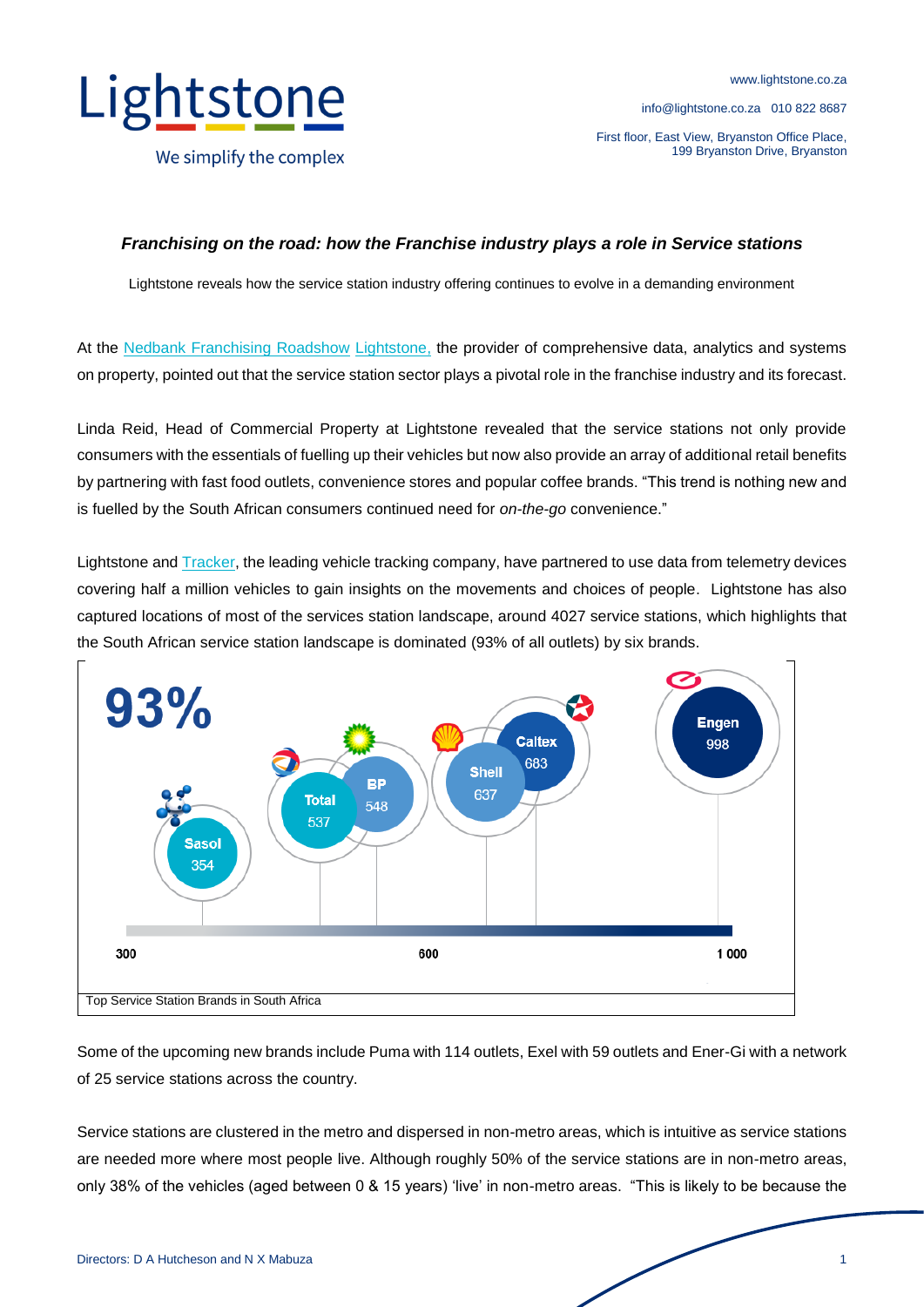role of service stations in non-metro areas is two-fold: partly to service the non-metro based cars, but they also need to be able to service the large bulk of metro based cars as they travel through non-metro areas during longdistance travel." says Reid. Interestingly, this relationship doesn't hold true for Township areas. Overall, around 12% of the cars on the road (between 0 & 15 years old) are found in Township areas, and the ratio of service stations to vehicles is equal in both non-metro and metro Township areas.

The average motorist stops at a service station approximately nine times per month, typically covering 220km between stops. "This tells us that consumers are stopping more often at stations than is required simply to refuel," says Reid. Vehicles that stop the least number of times are the luxury passenger types, with an average of seven times a month and those that tend to stop the most times a month are taxis with up to 16 stops per month.



Consumer loyalty to service station brands has also played a big part in the last several years, partly due to the benefits they acquire from third parties. "In polls conducted at all the Nedbank Franchise Roadshow events, the audiences consistently indicated that around a quarter of people chose which service station to stop at on the basis of the loyalty scheme partnerships present at that brand" says Reid. "This is a substantial driver of choice that is being leveraged by the major fuel station brands".

Additionally, brand loyalty also does not end with loyalty rewards, but branded grocery retailers also play a crucial role in the successful consumer conversion from one service station brand to another. 'Conversion' is the proportion of consumers accessible to the service station (that is, driving on the road segments next to the service station) that choose to turn in to that service station. Looking at the conversion rates of service stations with or without branded grocery retailers, Lightstone evaluated two of the biggest players, namely BP and Engen. The markable results show that BPs that host a [Pick 'n Pay](http://www.picknpay.co.za/) convenience store have a conversion rate of 8,1% compared to 4,9% without. Engen service stations with a Woolworths offering have a 9% conversion rate in comparison to 5,3% for Engen service stations that do not have this retailer on their premises.